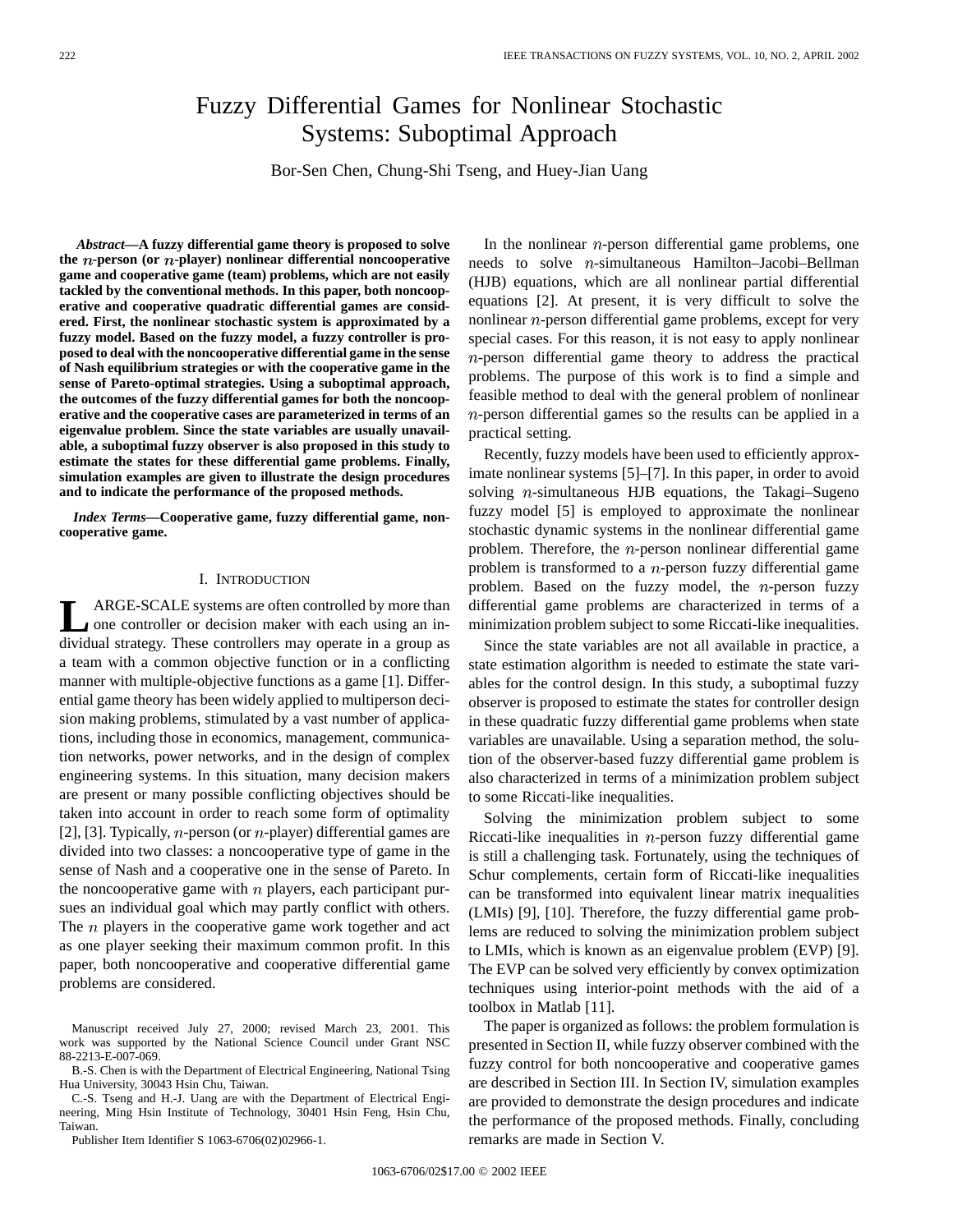#### II. PROBLEM FORMULATION

Consider the following nonlinear stochastic system:

$$
\begin{aligned} \dot{x}(t) &= f_1(x(t), u_1(t), \dots, u_n(t)) + g_1(x(t))w(t) \\ y(t) &= f_2(x(t)) + g_2(x(t))v(t) \end{aligned} \tag{1}
$$

where  $x(t) = (x_1(t), \ldots, x_m(t))^T$  denotes state variables, denotes control inputs of players,  $y(t) = (y_1(t), \ldots, y_r(t))^T$  denotes output of the system, and external disturbance  $w(t)$  and measurement noise  $v(t)$  are assumed to be uncorrelated, zero-mean, white noises with identity power spectrum density matrices without loss of generality.

We assume that the action of the  $k$ <sup>th</sup> controller  $(k \in \{1,2,\ldots,n\})$  is determined by a control policy  $u_k(t)$  and denote the class of all such policies for the kth controller by  $U_k$ , i.e.,  $u_k(t) \in U_k$ .

For the noncooperative game of the nonlinear stochastic system  $(1)$ , the individual cost to be minimized by the  $k$ th controller (or player)  $u_k(t)$  is [2]

$$
J_k^{NC}(u_k) = \lim_{t_f \to \infty} \frac{1}{t_f} E\left\{ x^T(t_f) S x(t_f) + \int_0^{t_f} (x^T(t) Q x(t) + u_k^T(t) R_k u_k(t)) dt \right\}
$$
 (2)

where E denotes expectation,  $S > 0, Q = Q^T > 0$  and  $R_k > 0$ for  $k = 1, 2, ..., n$ .

The solution for noncooperative game problem in (2) is the Nash equilibrium. In other words, we seek a multipolicy  $u^*(t) = (u_1^*(t), \ldots, u_n^*(t))^T$  that no controller has incentive to deviate from, i.e., [3]

$$
J_k^{NC}(u^*(t)) = \inf_{u_k(t) \in U_k} J_k^{NC}([u_k(t) | u^*_{-k}(t)])
$$
 (3)

where  $[u_k(t) | u_{-k}^*(t)]$  is the policy obtained when for each  $j \neq$ k, player j uses policy  $u_i^*(t)$ , and player k uses  $u_k(t)$ , i.e.,

$$
[u_k(t) | u_{-k}^*(t)] = [u_k(t) | u_1^*(t), \dots
$$
  

$$
u_{k-1}^*(t), u_{k+1}^*(t), \dots, u_n^*(t)]. \quad (4)
$$

For an *n*-person differential game, an *n*-tuple of strategies provides a feedback Nash equilibrium solution for the noncooperative differential game.

On the other hand, for the cooperative game (i.e., team), the common cost to be minimized is [2], [4]

$$
J^{C}(u) = \lim_{t_{f} \to \infty} \frac{1}{t_{f}} E\left\{ x^{T}(t_{f}) S x(t_{f}) + \int_{0}^{t_{f}} (x^{T}(t) Q x(t) + \sum_{k=1}^{n} u_{k}^{T}(t) R_{k} u_{k}(t)) dt \right\}
$$
  

$$
= \lim_{t_{f} \to \infty} \frac{1}{t_{f}} E\left\{ x^{T}(t_{f}) S x(t_{f}) + \int_{0}^{t_{f}} [x^{T}(t) Q x(t) + u^{T}(t) R u(t)] dt \right\}
$$
(5)

where  $S > 0, Q = Q^T > 0, R = \text{diag}(R_1, R_2, ..., R_n)$  and  $R_k > 0$  for  $k = 1, 2, ..., n$ .

For an *n*-person cooperative differential game, we seek a cooperative strategies  $u^*(t)$  to provide a feedback Pareto-optimal solution for the cooperative differential game in (5), i.e.,

$$
J^{C}(u^{*}) = \inf_{u(t)} \lim_{t_{f} \to \infty} \frac{1}{t_{f}} E\left\{x^{T}(t_{f}) S x(t_{f}) + \int_{0}^{t_{f}} [x^{T}(t) Q x(t) + u^{T}(t) R u(t) dt] \right\}.
$$
 (6)

The fuzzy linear model is described by fuzzy If–Then rules and will be employed here to deal with the differential game control design problem for nonlinear stochastic systems. The ith rule of the fuzzy linear model for the nonlinear stochastic system in  $(1)$  is of the following form  $[6]$ ,  $[7]$ ,  $[12]$ :

Plant Rule *i* :  
\nIf 
$$
z_1(t)
$$
 is  $F_{i1}$  and  $\cdots$  and  $z_g(t)$  is  $F_{ig}$   
\nThen  $\dot{x}(t) = A_i x(t) + \sum_{k=1}^n (B_{ik} u_k(t)) + G_i w(t)$   
\n $y(t) = C_i x(t) + D_i v(t)$  (7)

for  $i = 1, 2, ..., L$  where  $F_{ij}$  is the fuzzy set, ; is the number of If–Then rules;  $z_1(t), z_2(t), \ldots, z_g(t)$  are the premise variables.

Assumption:  $(A_i, B_i)$  are controllable and  $(A_i, C_i)$  are observable for  $i = 1, 2, \ldots, L$ .

The the fuzzy system is inferred as follows [6], [7], [12]:

$$
\dot{x}(t) = \sum_{i=1}^{L} h_i(z(t)) [A_i x(t) + \sum_{k=1}^{n} B_{ik} u_k(t) + G_i w(t)] \tag{8}
$$

$$
y(t) = \sum_{i=1}^{L} h_i(z(t)) [C_i x(t) + D_i v(t)] \tag{9}
$$

where

$$
h_i(z(t)) = \frac{\mu_i(z(t))}{\sum_{i=1}^L \mu_i(z(t))}
$$
  

$$
\mu_i(z(t)) = \prod_{j=1}^g F_{ij}(z_j(t))
$$
  

$$
z(t) = [z_1(t), z_2(t), \dots, z_g(t)]
$$
 (10)

and where  $F_{ij}(z_j(t))$  is the grade of membership of  $z_j(t)$  in  $F_{ij}$ . The normalized membership functions in (10) satisfy

$$
\sum_{i=1}^{L} h_i(z(t)) = 1
$$
\n(11)

where  $h_i(z(t)) \in [0,1]$  [13].

Suppose the following fuzzy controller of the kth player is employed to deal with the above fuzzy control system design

Control Rule 
$$
i
$$
:  
\nIf  $z_1(t)$  is  $F_{i1}$  and  $\cdots$  and  $z_g(t)$  is  $F_{ig}$   
\nThen  $u_k(t) = -K_{ik}x(t)$  (12)

for  $i = 1, 2, ..., L$ , and  $k = 1, 2, ..., n$ .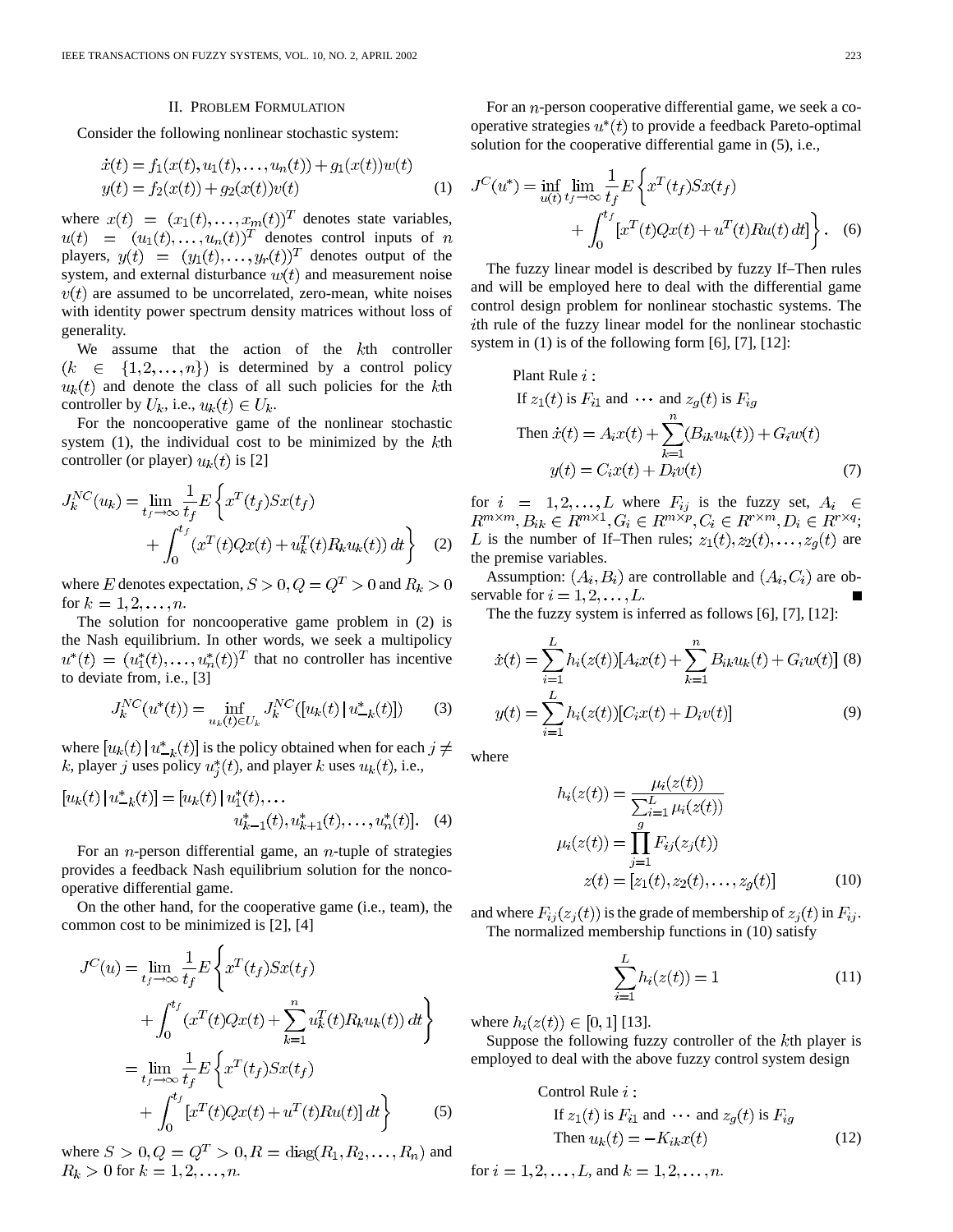Hence, the fuzzy controller is given by

$$
u_k(t) = -\sum_{i=1}^{L} h_i(z(t))(K_{ik}x(t))
$$
\n(13)

where the control parameters  $K_{ik}$  (for  $i = 1, 2, ..., L$ , and  $k = 1, 2, \ldots, n$  are to be specified later to achieve the desired control purpose.

In this paper, we define  $\sum_{k=1}^{n} B_{ik} u_k = B_i u$  where for  $i = 1, 2, \ldots, L$ , and , and  $u(t)$  is represented as follows:

$$
u(t) = [u_1(t), u_2(t), \dots, u_n(t)]^T
$$
  
=  $-\sum_{i=1}^{L} h_i(z(t)) \left( \begin{bmatrix} K_{i1} \\ \vdots \\ K_{in} \end{bmatrix} x(t) \right)$   
=  $-\sum_{i=1}^{L} h_i(z(t)) \left( \begin{bmatrix} k_{i11} & \cdots & k_{i1m} \\ \vdots & \ddots & \vdots \\ k_{in1} & \cdots & k_{inm} \end{bmatrix} x(t) \right)$   
=  $-\sum_{i=1}^{L} h_i(z(t))(K_i x(t))$  (14)

where

$$
u_k(t) = -\sum_{i=1}^{L} h_i(z(t))[K_{ik}x(t)]
$$
  
= 
$$
-\sum_{i=1}^{L} h_i(z(t))([k_{ik1} \quad k_{ik2} \quad \cdots \quad k_{ikm}]x(t))
$$
 (15)

and

$$
K_i = \begin{bmatrix} K_{i1} \\ \vdots \\ K_{in} \end{bmatrix} = \begin{bmatrix} k_{i11} & \cdots & k_{i1m} \\ \vdots & \ddots & \vdots \\ k_{in1} & \cdots & k_{inm} \end{bmatrix}
$$
 (16)

for  $i = 1, 2, ..., L$  and  $k = 1, 2, ..., n$ .

Substituting (13) into (9), the fuzzy control system is obtained as follows:

$$
\dot{x}(t) = \sum_{i=1}^{L} \sum_{j=1}^{L} h_i(z(t))h_j(z(t))
$$
  
 
$$
\times [(A_i - B_i K_j)x(t) + G_i w(t)]. \quad (17)
$$

## III. DIFFERENTIAL GAMES VIA COMBINED FUZZY OBSERVER AND CONTROL

In practice, state variables are not all available. For this situation, we need to estimate the state vector  $x(t)$  from the output  $y(t)$  for state feedback control. Suppose the following fuzzy observer is proposed to deal with the state estimation for the nonlinear stochastic system (7).

Observer Rule  $i$ :

If 
$$
z_1(t)
$$
 is  $F_{i1}$  and  $\cdots$  and  $z_g(t)$  is  $F_{ig}$   
Then  $\dot{\hat{x}}(t) = [A_i \hat{x}(t) + B_i u(t) + L_i (y(t) - \hat{y}(t))]$  (18)

where  $L_i$  is the observer gain for the *i*th observer rule and is specified later to achieve the desired control purpose and  $\hat{y}(t) =$  $\sum_{i=1}^{L} h_i(z(t)) (C_i \hat{x}(t)).$ 

The overall fuzzy observer is represented as follows:

$$
\dot{\hat{x}}(t) = \sum_{i=1}^{L} h_i(z(t)) \{ A_i \hat{x}(t) + B_i u(t) + L_i [y(t) - \hat{y}(t)] \} (19)
$$

and the fuzzy observer-based controller is modified by

$$
u(t) = -\sum_{i=1}^{L} h_i(z(t))[K_i\hat{x}(t)].
$$
\n(20)

Then, the augmented system is of the following form:

$$
\begin{bmatrix}\n\dot{x}(t) \\
\dot{\hat{x}}(t)\n\end{bmatrix} = \begin{bmatrix}\n\begin{Bmatrix}\n\sum_{i=1}^{L} h_i(z(t)) [A_i x(t) + B_i u(t) \\
+ G_i w(t)]\n\end{Bmatrix} + G_i w(t)\n\end{bmatrix} + L_i(y(t) - \hat{y}(t))]\n\end{bmatrix}.
$$
\n(21)

Let us denote the estimation error as

$$
\tilde{x}(t) = x(t) - \hat{x}(t). \tag{22}
$$

By differentiating (22) and after some manipulation, we get

$$
\dot{\tilde{x}}(t) = \sum_{i=1}^{L} \sum_{j=1}^{L} h_i(z(t)) h_j(z(t))
$$
  
 
$$
\times \left[ (A_i - L_i C_j) \tilde{x}(t) + G_i w(t) - L_i D_j v(t) \right] \quad (23)
$$

The design purpose in this study is to specify the fuzzy control in (13) and the fuzzy observer in (19) to achieve noncooperative control performance in (3) and cooperative control performance in (6), respectively.

#### *A. Fuzzy Noncooperative Game Design:*

Let us consider the noncooperative performance index in (2) at first. The design purpose of the noncooperative control is to specify the control gain  $K_{ik}$  and the estimator gain  $L_i$  (for  $i = 1, 2, \dots, L$ ) such that the individual cost function in (2) is minimized for the noncooperative fuzzy game problem. We now use the well-known relation [14], [15]

$$
E\{E\{x(t) | Y(t)\}\} = E\{x(t)\}
$$
 (24)

to describe (2) in a form more suitable for the analysis to follow where

$$
Y(t) = \{y(\tau) \mid 0 \le \tau \le t)\}
$$

Equations (2) and (24) imply that

$$
J_k^{NC}(u_k) = \lim_{t_f \to \infty} \frac{1}{t_f} E \left\{ E \left\{ x^T(t_f) S x(t_f) | Y(t) \right\} + \int_0^{t_f} E \{ x^T(t) Q x(t) | Y(t) \} dt \right\} + E \left\{ \int_0^{t_f} u_k^T(t) R_k u_k(t) dt \right\}.
$$
 (25)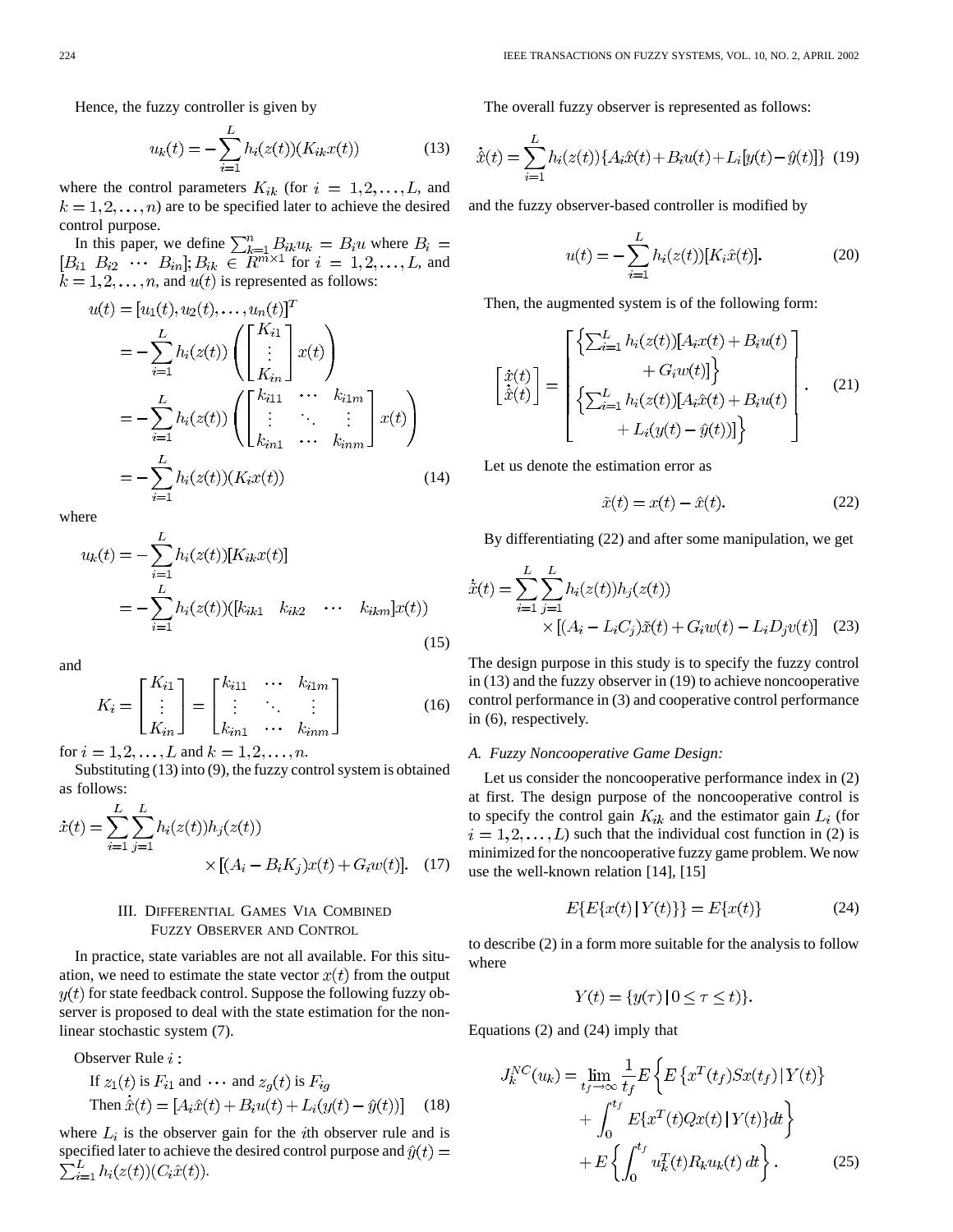By the fact that

$$
E\left\{x^T(t)Qx(t)\right\} = \overline{x}^T(t)Q\overline{x}(t)
$$

$$
+ \text{tr}\left\{QE\left\{[x-\overline{x}][x-\overline{x}]^T\right\}\right\}
$$

$$
= \overline{x}^T(t)Q\overline{x}(t) + \text{tr}\left\{Q\text{cov}[x(t)]\right\} (26)
$$

where  $\bar{x}(t) = E\{x(t)\},$  (25) can be rewritten as follows [14], [15]:

$$
J_k^{NC}(u_k) = \lim_{t_f \to \infty} \frac{1}{t_f} E \left\{ \hat{x}^T(t_f) S \hat{x}(t_f) + \text{tr}(S \Sigma_{\hat{x}}(t_f)) \right.+ \int_0^{t_f} \left[ \hat{x}^T(t) Q \hat{x}(t) + u_k^T(t) R_k u_k(t) \right] dt \right\}+ \lim_{t_f \to \infty} \frac{1}{t_f} E \left\{ \int_0^{t_f} \text{tr}(Q E\{[x - \hat{x}] \right.\times \left[ x - \hat{x} \right]^T |Y(t)\} dt \right\}= \lim_{t_f \to \infty} \frac{1}{t_f} E \left\{ \hat{x}^T(t_f) S \hat{x}(t_f) \right.+ \int_0^{t_f} \left[ \hat{x}^T(t) Q \hat{x}(t) + u_k^T(t) R_k u_k(t) \right] dt \right\}+ \lim_{t_f \to \infty} \frac{1}{t_f} \left\{ \text{tr}(S \Sigma_{\hat{x}}(t_f)) + \int_0^{t_f} \text{tr}(Q \Sigma_{\hat{x}}(t)) dt \right\}= J_k^{NC1}(u_k) + J_k^{NC2}(\tilde{x}) \tag{27}
$$

where  $\hat{x}(t) = E\{x(t)|Y(t)\}$  [8], [15] and [8]

$$
J_k^{NC1}(u_k) = \lim_{t_f \to \infty} \frac{1}{t_f} E\left\{\hat{x}^T(t_f) S \hat{x}(t_f) + \int_0^{t_f} (\hat{x}^T(t) Q \hat{x}(t) + u_k^T(t) R_k u_k(t)) dt\right\}
$$
 (28)  
and

$$
J_k^{NC2}(\tilde{x}) = \lim_{t_f \to \infty} \frac{1}{t_f} \left\{ \text{tr}(S\Sigma_{\tilde{x}}(t_f)) + \int_0^{t_f} \text{tr}(Q\Sigma_{\tilde{x}}(t)) dt \right\}.
$$
\n(29)

Observe that  $J_k^{NC2}(\tilde{x})$  depends on the observer gain  $L_i$  only. Therefore, the minimization for  $J_k^{NC}(u_k)$  can be done by minimizing  $J_k^{NC2}(\tilde{x})$  first and then minimizing  $J_k^{NC1}(u_k)$ .

First, we work on the estimator gain  $L_i$  (for  $i = 1, 2, \dots, L$ ) such that  $J_k^{NC2}(\tilde{x})$  (for  $k = 1, 2, ..., n$ ) is minimized. The matrix differential equation for  $\Sigma_{\tilde{x}}(t)$  can be determined as follows:

$$
\dot{\Sigma}_{\tilde{x}}(t) = \sum_{i=1}^{L} \sum_{j=1}^{L} h_i(z(t)) h_j(z(t)) \left[ (A_i - L_i C_j) \Sigma_{\tilde{x}}(t) + \Sigma_{\tilde{x}} (A_i - L_i C_j)^T + G_i G_i^T + L_i D_j D_j^T L_i^T \right].
$$
 (30)

For a steady-state solution

$$
\Sigma_{\tilde{x}}(t) = \text{cov}(\tilde{x}(t), \tilde{x}(t)) = \tilde{P}
$$
\n(31)

for all  $t \geq 0$  where  $\tilde{P}$  is a symmetry positive–semidefinite constant matrix.

Hence

$$
\dot{\Sigma}_{\tilde{x}}(t) = 0 \tag{32}
$$

and

$$
\sum_{i=1}^{L} \sum_{j=1}^{L} h_i(z(t)) h_j(z(t)) \left[ (A_i - L_i C_j) \tilde{P} + \tilde{P} (A_i - L_i C_j)^T + G_i G_i^T + L_i D_j D_j^T L_i^T \right] = 0. (33)
$$

Therefore, the optimal performance for  $J_k^{NC2}(\tilde{x})$  is obtained as

$$
J_k^{NC2}(\tilde{x}) = \text{tr}(Q\tilde{P}).\tag{34}
$$

Note that a sufficient condition for (33) implies that

$$
(A_i - L_i C_j) \tilde{P} + \tilde{P} (A_i - L_i C_j)^T + G_i G_i^T + L_i D_j D_j^T L_i^T = 0.
$$
 (35)

If the observer parameters are chosen as follows:

$$
L_i = \tilde{P}C_i^T
$$

we obtain

$$
A_i \tilde{P} + \tilde{P} A_i^T - \tilde{P} C_i^T C_j \tilde{P} - \tilde{P} C_j^T C_i \tilde{P} + G_i G_i^T + \tilde{P} C_i^T D_j D_j^T C_i \tilde{P} = 0
$$
 (36)

for  $i, j = 1, 2, ..., L$ .

Next, we work on the control gain  $K_{ik}$  such that  $J_k^{NC1}(u_k)$ (for  $k = 1, 2, ..., n$ ) is minimized. From the stochastic Hamilton–Jacobi–Bellman equation, we define

$$
V_k(\hat{x}(t),t) = E\left\{\hat{x}^T(t_f)S\hat{x}(t_f) + \int_t^{t_f} \left[\hat{x}(\tau)^T Q\hat{x}(\tau) + u_k^T(\tau)R_k u_k(\tau)\right] d\tau |\hat{x}(t)\right\}.
$$
 (37)

The stochastic Hamilton–Jacobi–Bellman equation then implies that

$$
\frac{\partial V_k}{\partial t} + \hat{x}^T Q \hat{x} + u_k^T R_k u_k
$$
  
+ 
$$
\left(\frac{\partial V_k}{\partial \hat{x}}\right)^T \left\{ \sum_{i=1}^L h_i(z(t)) \left[A_i \hat{x}(t) + B_i u(t)\right] \right\}
$$
  
+ 
$$
\frac{1}{2} \text{tr} \left( \sum_{i=1}^L \sum_{j=1}^L h_i(z(t)) h_j(z(t))
$$
  
 
$$
\times \left( L_i D_j D_j^T L_i^T \frac{\partial^2 V_k}{\partial \hat{x}^2} \right) \right) = 0
$$
 (38)

with endpoint condition  $V_k(\hat{x}(t_f), t_f) = \hat{x}^T(t_f)S\hat{x}(t_f)$ . Assuming that a solution of the above equation is of the following form:

$$
V_k(\hat{x}(t), t) = \hat{x}^T(t)P_k^*(t)\hat{x}(t) + \eta_k(t)
$$
 (39)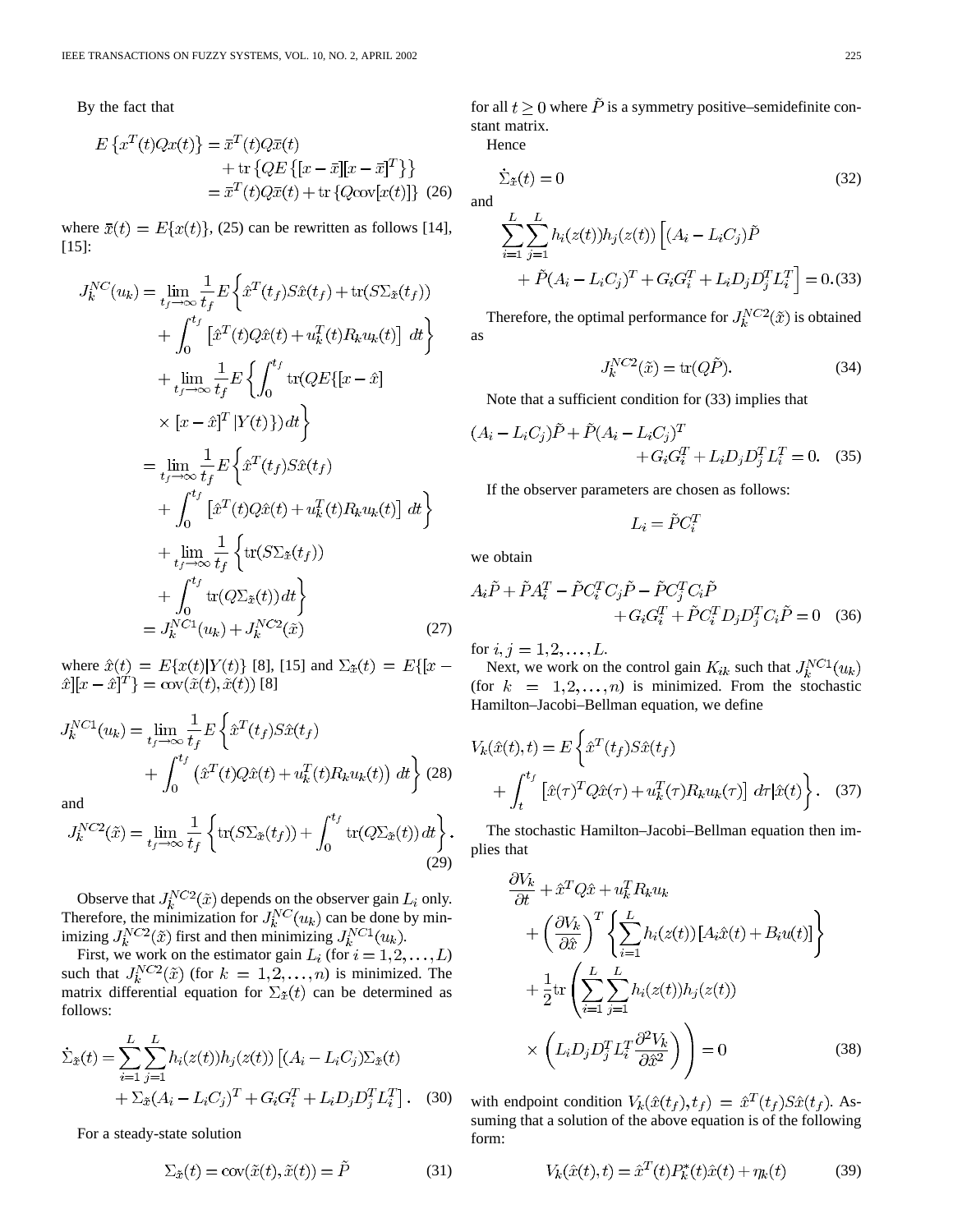For a steady-state solution, let  $P_k^*(t) = P_k^*$  for all  $t \geq 0$ . Substituting (39) into (38), we obtain

$$
\sum_{i=1}^{L} h_i(z(t)) \left\{ \hat{x}^T Q \hat{x} + u_k^T R_k u_k + (2P_k^* \hat{x})^T A_i x \n+ (2P_k^* \hat{x})^T B_i u \right\} \n= \sum_{i=1}^{L} h_i(z(t)) \left\{ \hat{x}^T Q \hat{x} + u_k^T R_k u_k + (P_k^* \hat{x})^T A_i \hat{x} \n+ (A_i \hat{x})^T P_k^* \hat{x} + (P_k^* \hat{x})^T B_i u + (B_i u)^T P_k^* \hat{x} \right\} \n= 0.
$$
\n(40)

Then, (40) can be rewritten as

$$
\sum_{i=1}^{L} h_i(z(t)) \left\{ \hat{x}^T Q \hat{x} + u_k^T R_k u_k + (P_k^* \hat{x})^T A_i \hat{x} \right.\n+ (A_i \hat{x})^T P_k^* \hat{x} + \hat{x}^T P_k^* \left( \sum_{l=1, l \neq k}^{n} (B_{il} u_l^*) + B_{ik} u_k \right) \right.\n+ \left( \sum_{l=1, l \neq k}^{n} (B_{il} u_l^*) + B_{ik} u_k \right)^T P_k^* \hat{x} \right\}\n= \sum_{i=1}^{L} h_i(z(t)) \sum_{j=1}^{L} h_j(z(t)) \left\{ \hat{x}^T \left[ Q + P_k^* A_i + A_i^T P_k^* \right. \right.\n- \frac{1}{2} \left( P_k^* B_{ik} R_k^{-1} B_{jk}^T P_k^* + P_k^* B_{jk} R_k^{-1} B_{ik}^T P_k^* \right) \hat{x} \right\}\n+ \hat{x}^T P_k^* \left( \sum_{l=1, l \neq k}^{n} (B_{il} u_l^*) \right) + \left( \sum_{l=1, l \neq k}^{n} (B_{il} u_l^*) \right)^T P_k^* \hat{x} \n+ u_k^T R_k u_k + \hat{x}^T P_k^* \left( \sum_{i=1}^{L} h_i(z(t)) (B_{ik} u_k) \right) \n+ \left( \sum_{i=1}^{L} h_i(z(t)) (B_{ik} u_k) \right)^T P_k^* \hat{x} \n+ \frac{1}{2} \sum_{i=1}^{L} h_i(z(t)) \sum_{j=1}^{L} h_j(z(t)) \left[ \hat{x}^T (P_k^* B_{ik} R_k^{-1} B_{jk}^T P_k^* \right. \right.\n+ P_k^* B_{jk} R_k^{-1} B_{ik}^T P_k^* \hat{x} \hat{x} \} = 0.
$$
\n(41)

By the fact that  $\sum_{i=1}^{L} h_i(z(t)) = \sum_{i=1}^{L} h_i(z(t))$ , (41) can be rewritten as

$$
\sum_{i=1}^{L} h_i(z(t)) \sum_{j=1}^{L} h_j(z(t)) \left\{ \hat{x}^T \left[ Q + P_k^* A_i + A_i^T P_k^* \right. \\ \left. - \frac{1}{2} \left( P_k^* B_{ik} R_k^{-1} B_{jk}^T P_k^* + P_k^* B_{jk} R_k^{-1} B_{ik}^T P_k^* \right) \right] \hat{x} \right\} \\ + \hat{x}^T P_k^* \left( \sum_{l=1, l \neq k}^{n} (B_{il} u_l^*) \right) \\ + \left( \sum_{l=1, l \neq k}^{n} (B_{il} u_l^*) \right)^T P_k^* \hat{x}
$$

$$
+\left(R_k u_k + \sum_{i=1}^L h_i(z(t)) (B_{ik} P_k^* \hat{x})\right)^T R_k^{-1}
$$

$$
\times \left(R_k u_k + \sum_{j=1}^L h_j(z(t)) (B_{jk} P_k^* \hat{x})\right) = 0.
$$
 (42)

Observe that if we let

$$
u_k = -\sum_{i=1}^{L} h_i(z(t)) (K_{ik}^* \hat{x})
$$
 (43)

be denoted as  $u_k^*$ , where  $K_{ik}^* = R_k^{-1} B_{ik}^T P_k^*$  for and  $k = 1, 2, \ldots, n$ , then by substituting (43) into (42) we obtain

$$
\sum_{i=1}^{L} \sum_{j=1}^{L} h_i(z(t)) h_j(z(t)) \left\{ \hat{x}^T \left[ Q + P_k^* A_i + A_i^T P_k^* - \frac{1}{2} \left( P_k^* B_{ik} R_k^{-1} B_{jk}^T P_k^* + P_k^* B_{jk} R_k^{-1} B_{ik}^T P_k^* \right) - P_k^* \left( \sum_{l=1, l \neq k}^{n} \left( B_{il} R_l^{-1} B_{jl}^T P_l^* \right) \right) - \left( \sum_{l=1, l \neq k}^{n} \left( B_{il} R_l^{-1} B_{jl}^T P_l^* \right) \right)^T P_k^* \right] \hat{x} \right\} = 0. \quad (44)
$$

A sufficient condition for (44) implies that

$$
P_k^* A_i + A_i^T P_k^* - \frac{1}{2} \left( P_k^* B_{ik} R_k^{-1} B_{jk}^T P_k^* + P_k^* B_{jk} R_k^{-1} B_{ik}^T P_k^* \right) + Q
$$

$$
- P_k^* \left( \sum_{l=1, l \neq k}^n \left( B_{il} R_l^{-1} B_{jl}^T P_l^* \right) \right)
$$

$$
- \left( \sum_{l=1, l \neq k}^n \left( B_{il} R_l^{-1} B_{jl}^T P_l^* \right) \right)^T P_k^* = 0. \tag{45}
$$

Therefore, the optimal performance for  $J_k^{NC1}(u^*)$  is obtained as

$$
J_k^{NC1}(u^*) = \lim_{t_f \to \infty} \frac{1}{t_f} \{ V_k(\hat{x}(0), 0) \}
$$
  
= 
$$
\lim_{t_f \to \infty} \frac{1}{t_f} \left\{ \int_0^{t_f} \text{tr} \left( \sum_{i=1}^L h_i(z(\tau)) \sum_{j=1}^L h_j(z(\tau)) \right) \times [L_i D_j D_j^T L_i^T P_k^*] d\tau \right\}.
$$
 (46)

Furthermore, the noncooperative optimal performance is obtained as

$$
J_k^{NC}(u^*(t)) = \text{tr}(Q\tilde{P}) + \lim_{t_f \to \infty} \frac{1}{t_f} \left\{ \int_0^{t_f} \text{tr}\left(\sum_{i=1}^L h_i(z(\tau))\right) \times \sum_{j=1}^L h_j(z(\tau)) \left(L_i D_j D_j^T L_i^T P_k^*\right) \right\} d\tau \right\}.
$$
 (47)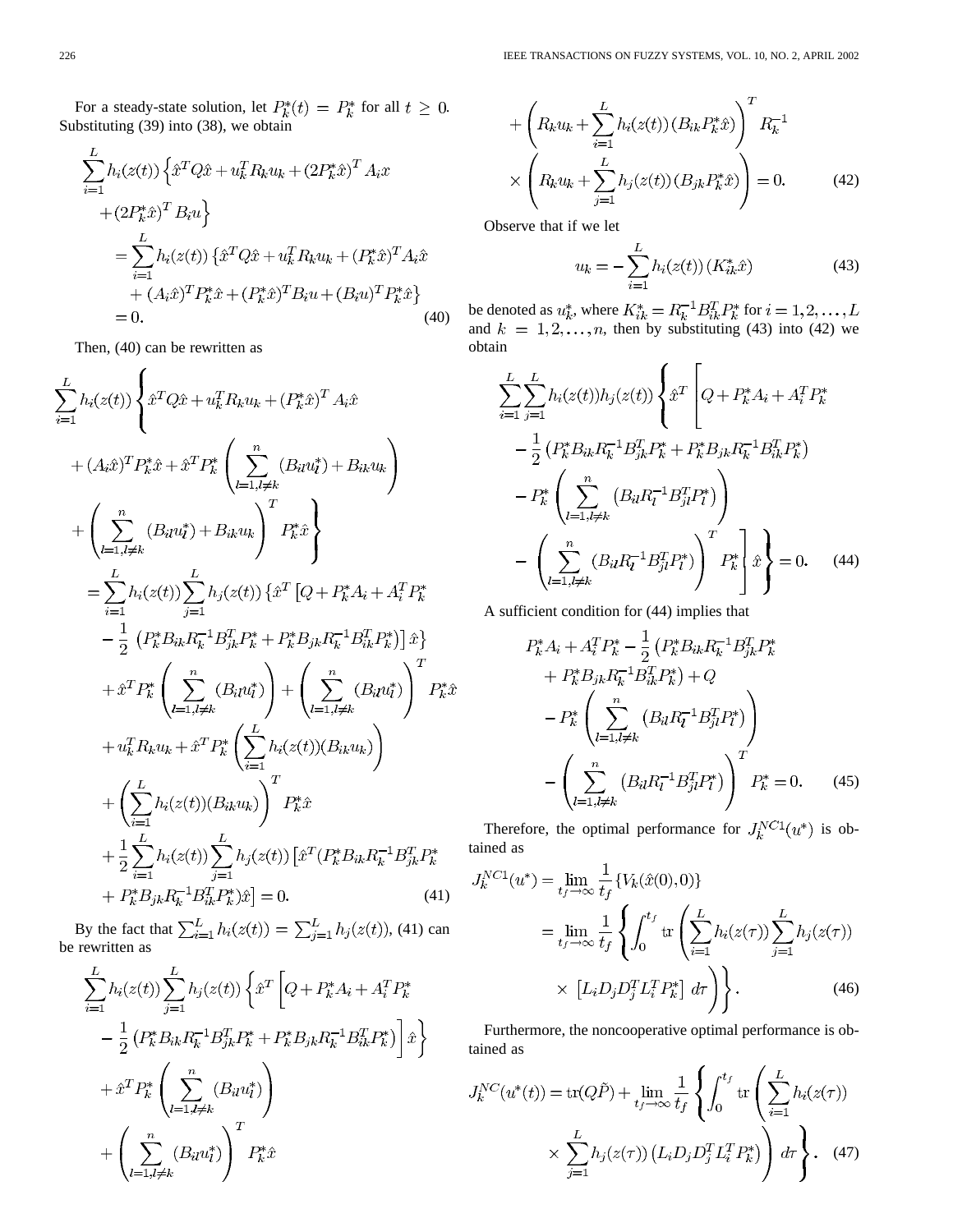In general, it is very difficult to get common solutions  $\dot{P}$  from a set of Riccati-like equations defined in (36). The following suboptimal solution is dealt with this problem. From (34), we get the upper bound of  $J_k^{NC2}(\tilde{x})$  as

$$
J_k^{NC2}(\tilde{x}) = \text{tr}(Q\tilde{P}) < \text{tr}(Q\hat{P})\tag{48}
$$

for any  $\hat{P} = \hat{P}^T > 0$  such that

$$
A_i \hat{P} + \hat{P} A_i^T - \hat{P} C_i^T C_j \hat{P} - \hat{P} C_j^T C_i \hat{P} + G_i G_i^T + \hat{P} C_i^T D_j D_j^T C_i \hat{P} < 0.
$$
 (49)

There are many feasible solutions for  $\hat{P}$  in (49), a solution which minimizes the upper bound  $tr(Q\hat{P})$  is the suboptimal solution for  $\tilde{P}$  in (36).

With  $\hat{W} = \hat{P}^{-1}$ , we get

$$
\hat{W}A_i + A_i^T \hat{W} - C_i^T C_j - C_j^T C_i \n+ \hat{W} G_i G_i^T \hat{W} + C_i^T D_j D_j^T C_i < 0.
$$
\n(50)

By the Schur complements [9], (50) is equivalent to the following LMIs:

$$
\begin{bmatrix}\n\begin{pmatrix}\n\hat{W}A_i + A_i^T \hat{W} - C_i^T C_j \\
-C_j^T C_i + C_i^T D_j D_j^T C_i\n\end{pmatrix} & \hat{W} G_i \\
G_i^T \hat{W} & -I\n\end{bmatrix} < 0 \tag{51}
$$

for  $i, j = 1, 2, ..., L$ .

In other words, we seek the estimator gain  $L_i = \hat{P} C_i^T$  $\hat{W}^{-1}C_i^T$  (for  $i = 1, 2, ..., L$ ) such that  $tr(Q\hat{W}^{-1})$  is minimized subject to  $(51)$ . Since  $Q$  is symmetric positive, there exists a symmetric Q such that  $Q = QQ<sup>T</sup>$ , i.e.,  $Q = Q<sup>1/2</sup>$ . We obtain  $tr(QW^{-1}) = tr(QQ^TW^{-1}) = tr(Q^TW^{-1}Q)$ . Consider a new matrix variable  $\Phi > Q^T W^{-1} Q$ , then . Also,  $\Phi > Q^T W^{-1} Q$  is equivalent to

$$
\begin{bmatrix} \Phi & \tilde{Q}^T \\ \tilde{Q} & \hat{W} \end{bmatrix} > 0.
$$
 (52)

Therefore, the suboptimal fuzzy observer can be obtained by solving the following EVP:

$$
\min_{\hat{W}} \text{tr}(\Phi)
$$
\n
$$
\text{subject to} \quad \hat{W} = \hat{W}^T > 0 \quad \begin{bmatrix} \Phi & \tilde{Q}^T \\ \tilde{Q} & \hat{W} \end{bmatrix} > 0
$$
\n
$$
\text{and (51).} \tag{53}
$$

Similarly, it is very difficult to solve  $P_k^*$  from the Riccati-like equations in (45). By the same argument as before, we can take a suboptimal approach for  $P_k^*$ . From (46) and (45), we get

$$
J_k^{NC1}(u^*) < \lim_{t_f \to \infty} \frac{1}{t_f} \left\{ \int_0^{t_f} \text{tr} \left[ \sum_{i=1}^L h_i(z(\tau)) \times \sum_{j=1}^L h_j(z(\tau)) \times (L_i D_j D_j^T L_i^T P_k) \right] d\tau \right\}
$$
(54)

for any  $P_k = P_k^T > 0$  such that

$$
P_k A_i + A_i^T P_k - \frac{1}{2} \left( P_k B_{ik} R_k^{-1} B_{jk}^T P_k + P_k B_{jk} R_k^{-1} B_{ik}^T P_k \right) - P_k \left( \sum_{l=1, l \neq k}^n (B_{il} R_l^{-1} B_{jl}^T P_l) \right) - \left( \sum_{l=1, l \neq k}^n (B_{il} R_l^{-1} B_{jl}^T P_l) \right)^T P_k + Q < 0 \tag{55}
$$

i.e., the suboptimal solution is to find a  $P_k$  from all feasible solutions of the inequality constraints in (55) such that the upper bound of  $J_k^{NC1}(u^*)$  in the right-hand side of (54) is the smallest one.

With  $W_k = P_k^{-1}$ , (55) is equivalent to

$$
A_i W_k + W_k A_i^T - \frac{1}{2} \left( B_{ik} R_k^{-1} B_{jk}^T + B_{jk} R_k^{-1} B_{ik}^T \right)
$$

$$
- \left( \sum_{l=1, l \neq k}^n \left( B_{il} R_l^{-1} B_{jl}^T P_l \right) \right) W_k
$$

$$
- W_k \left( \sum_{l=1, l \neq k}^n \left( B_{il} R_l^{-1} B_{jl}^T P_l \right) \right)^T + W_k Q W_k < 0.
$$
(56)

By the Schur complements [9], (56) is equivalent to the following LMIs:

$$
\begin{bmatrix}\nG & W_k \\
W_k & -Q^{-1}\n\end{bmatrix} < 0\tag{57}
$$

where

$$
G = A_i W_k + W_k A_i^T - \frac{1}{2} \left( B_{ik} R_k^{-1} B_{jk}^T + B_{jk} R_k^{-1} B_{ik}^T \right)
$$

$$
- \left( \sum_{l=1, l \neq k}^n \left( B_{il} R_l^{-1} B_{jl}^T P_l \right) \right) W_k
$$

$$
- W_k \left( \sum_{l=1, l \neq k}^n \left( B_{il} R_l^{-1} B_{jl}^T P_l \right) \right)^T
$$

for  $i, j = 1, 2, ..., L$  and  $k, l = 1, 2, ..., n$ .

Note that  $tr(L_i D_j D_i^T L_i^T W_k^{-1}) = tr(D_i^T L_i^T W_k^{-1} L_i D_j)$ . Consider a new matrix variable  $\Psi_k > D_i^T L_i^T W_k^{-1} L_i D_i$ , then  $tr(\Psi_k)$  >  $tr(D_i^T L_i^T W_k^{-1} L_i D_i)$ . Also, is equivalent to

$$
\begin{bmatrix} \Psi_k & D_j^T L_i^T \\ L_i D_j & W_k \end{bmatrix} > 0.
$$
 (58)

The suboptimal solution  $W_k$  can be solved by minimizing the upper bound  $\text{tr}(\Psi_k)$  and can be found by solving the following minimization problem:

$$
\min_{W_k} \quad \text{tr}(\Psi_k)
$$
\n
$$
\text{subject to} \quad W_k = W_k^T > 0, \text{ (58) and (57)} \tag{59}
$$

for 
$$
i, j = 1, 2, ..., L
$$
 and  $k, l = 1, 2, ..., n$ .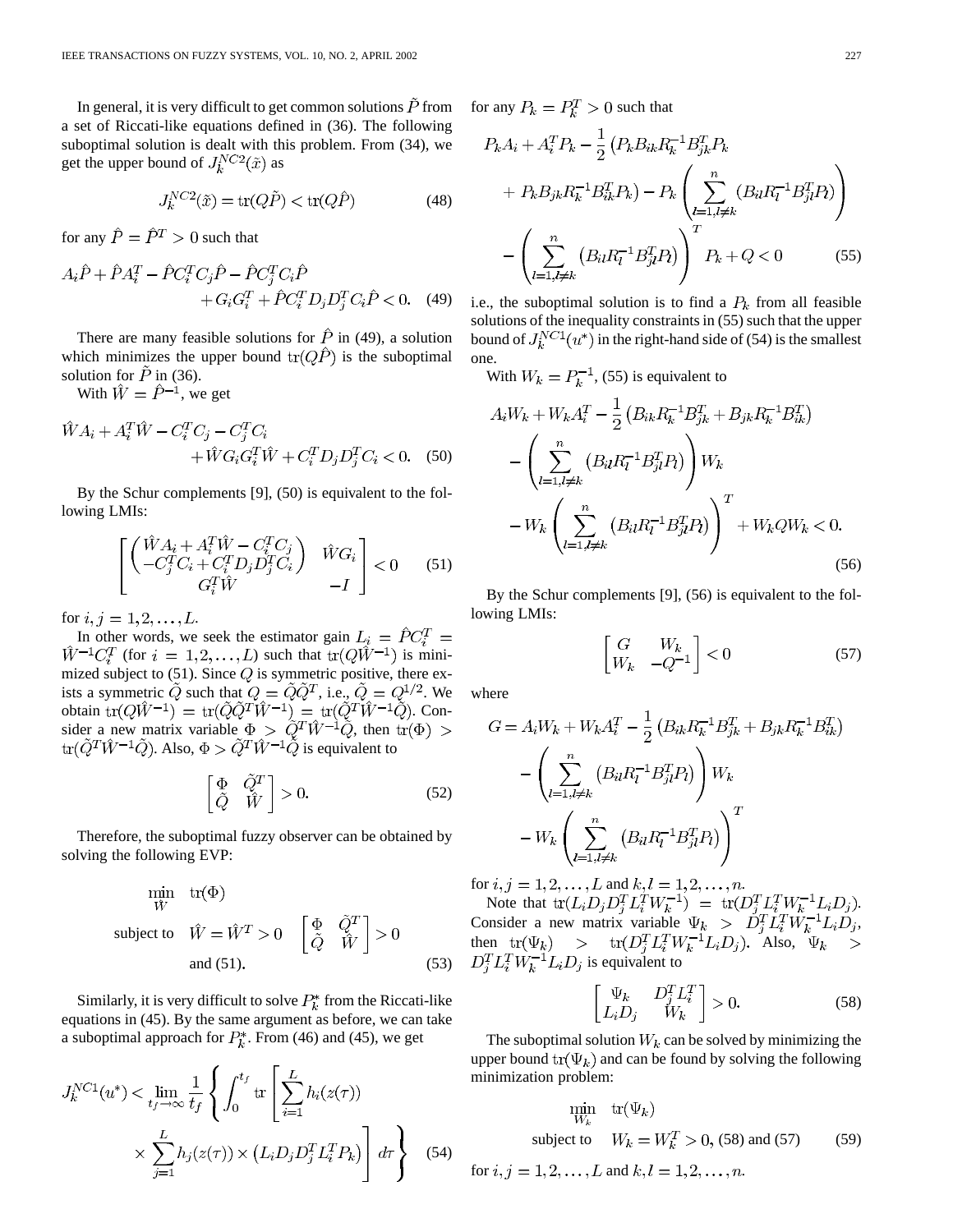Although the Nash equilibrium is a natural solution concept for the noncooperative game problem, its computation might yet require more effort. Thus, it is natural to investigate iterative scheme for the determination of Nash equilibrium for (59). Consider the following updating algorithm [2]:

$$
W_1^{(q+1)} = \min_{W_1} J_1^{NC1}(W_1, P_2^{(q)}, \dots, P_k^{(q)}, \dots, P_N^{(q)})
$$
  
\n
$$
\vdots
$$
  
\n
$$
W_k^{(q+1)} = \min_{W_k} J_k^{NC1}(P_1^{(q)}, P_2^{(q)}, \dots, W_k, \dots, P_N^{(q)})
$$
  
\n
$$
\vdots
$$
  
\n
$$
W_N^{(q+1)} = \min_{W_N} J_N^{NC1}(P_1^{(q)}, P_2^{(q)}, \dots, P_k^{(q)}, \dots, W_N)
$$
  
\n(60)

where  $W_k^{(q+1)} = (P_k^{(q+1)})^{-1}$ .

To realize the above updating algorithm, we can solve the following minimization problem iteratively:

$$
\min_{W_k^{(q)}} \text{tr}(\Psi_k^{(q)})
$$
\nsubject to  $W_k^{(q)} = (W_k^{(q)})^T > 0$ , (58) and (59) (61)

where  $q = 1, 2, ..., q_f$  (q is increased by one after each iteration) and  $P_l$  in (57) is replaced by  $P_l^{(q-1)}$  and  $P_l^{(0)}$  is a starting choice for player  $l$  ( $l = 1, ..., n$  and  $l \neq k$ ). The procedure is repeated until all  $|\text{tr}(\Psi_k^{(q_f)} - \text{tr}(\Psi_k^{(q_f - 1)})| < \epsilon$  (for ) is satisfied where  $\epsilon$  is a small value. Therefore, the suboptimal  $W_k = W_k^{(q_f)}$   $(k = 1, ..., n)$ . And the initial  $P_l^{(0)}$   $(l = 1, \ldots, n)$  can be obtained as follows. Note that, with  $\overline{Y}_{lk} = P_l W_k$  (change of variables), (57) is equivalent to

$$
\begin{bmatrix} H & W_k \\ W_k & -Q^{-1} \end{bmatrix} < 0 \tag{62}
$$

where

$$
H = A_i W_k + W_k A_i^T - \frac{1}{2} \left( B_{ik} R_k^{-1} B_{jk}^T + B_{jk} R_k^{-1} B_{ik}^T \right)
$$

$$
- \left( \sum_{l=1, l \neq k}^n \left( B_{il} R_l^{-1} B_{jl}^T Y_{lk} \right) \right) - \left( \sum_{l=1, l \neq k}^n \left( B_{il} R_l^{-1} B_{jl}^T Y_{lk} \right) \right)^T.
$$

We can solve the initial  $P_k^*(k=1,\ldots,n)$  from the following minimization problem, denoted as  $P_k^{(0)}$ :

$$
\begin{array}{ll}\n\min_{\{W_k^{(0)}, Y_{lk}\}} & \text{tr}(\Psi_k) \\
\text{subject to} & W_k^{(0)} = (W_k^{(0)})^T > 0, \text{ (58) and (62) (63)}\n\end{array}
$$

and the initial  $tr(\Psi_k)$  obtained from (63) is denoted as and  $P_k^{(0)} = (W_k^{(0)})^{-1}$  for  $(k = 1, \ldots, n)$ . Obviously, the initial solutions  $P_k^{(0)}$  for  $(k = 1, ..., n)$  are not Nash equilibrium since they are solutions obtained for that the player  $k$  uses his best policy when for each  $j \neq k$ , player j does not use their best policy, i.e.,

$$
J_k^{NC1}([u_k^*(t)|u_{-k}(t)]) = \min_{u_k} J_k^{NC1}([u_k(t)|u_{-k}(t)])
$$

Therefore, from (54), we get

$$
J_k^{NC1}(u^*) < \text{tr}\left(\Psi_k^{(q_f)}\right). \tag{64}
$$

Therefore, by solving the iterative EVP in (61), a suboptimal solution can be obtained. In this situation, the value of  $tr(\Psi_k^{(q_f)})$ approaches its optimal value  $J_k^{NC1}(u^*)$ .

Based on the analysis above, we obtain the following result.

*Theorem 1:* In the noncooperative fuzzy differential game with fuzzy observer of (19), if the observer parameters is chosen as

$$
L_i^{\text{sub}} = \hat{W}^{-1} C_i^T \tag{65}
$$

for  $i = 1, 2, ..., L$  where  $\hat{W} = \hat{W}^T > 0$  is common solution of the EVP in (53) and if the fuzzy control law

$$
u_k^{\text{sub}}(t) = -\sum_{i=1}^{L} h_i(z(t)) \left( K_{ik}^{\text{sub}} \hat{x}(t) \right)
$$
 (66)

is employed with

$$
K_{ik}^{\text{sub}} = R_k^{-1} B_{ik}^T (W_k)^{-1}
$$
 (67)

for  $i = 1, 2, \dots, L$  and  $k = 1, 2, \dots, n$  where  $R_k = R_k^T > 0$  is a weighting matrix and  $W_k = (W_k)^T > 0$  can be obtained by solving the EVP in (61) then the fuzzy observer (19) is suboptimal and  $u_k^{\text{sub}}(t)$  is suboptimal fuzzy control action of the kth player for the noncooperative control performance in (2).

*Proof:* Based on the previous analysis, the proof is immediately followed.

# *B. Fuzzy Cooperative Game Design*

The design purpose of the cooperative control is to specify the control gain  $K_i$  and the estimator gain  $L_i$  (for  $i = 1, 2, \ldots, L$ ) such that the common cost function in (5) is minimized for the cooperative fuzzy game problem. By the same argument as above, (5) can be rewritten as follows:

$$
J^{C}(u) = \lim_{t_{f} \to \infty} \frac{1}{t_{f}} E\left\{\hat{x}^{T}(t_{f}) S \hat{x}(t_{f})\right.+ \int_{0}^{t_{f}} (\hat{x}^{T}(t) Q \hat{x}(t) + u^{T}(t) R u(t)) dt \right\}+ \lim_{t_{f} \to \infty} \frac{1}{t_{f}} \left\{\text{tr}(S \Sigma_{\tilde{x}}(t_{f})) + \int_{0}^{t_{f}} \text{tr}(Q \Sigma_{\tilde{x}}(t)) dt \right\}= J^{C1}(u) + J^{C2}(\tilde{x}) \tag{68}
$$

where

$$
J^{C1}(u) = \lim_{t_f \to \infty} \frac{1}{t_f} E \left\{ \hat{x}^T(t_f) S \hat{x}(t_f) + \int_0^{t_f} (\hat{x}^T(t) Q \hat{x}(t) + u^T(t) R u(t)) dt \right\}
$$

is related to the fuzzy controller and

$$
J^{C2}(\tilde{x}) = \lim_{t_f \to \infty} \frac{1}{t_f} \left\{ \text{tr}(S\Sigma_{\tilde{x}}(t_f)) + \int_0^{t_f} \text{tr}(Q\Sigma_{\tilde{x}}(t)) dt \right\}
$$

is related to fuzzy observer.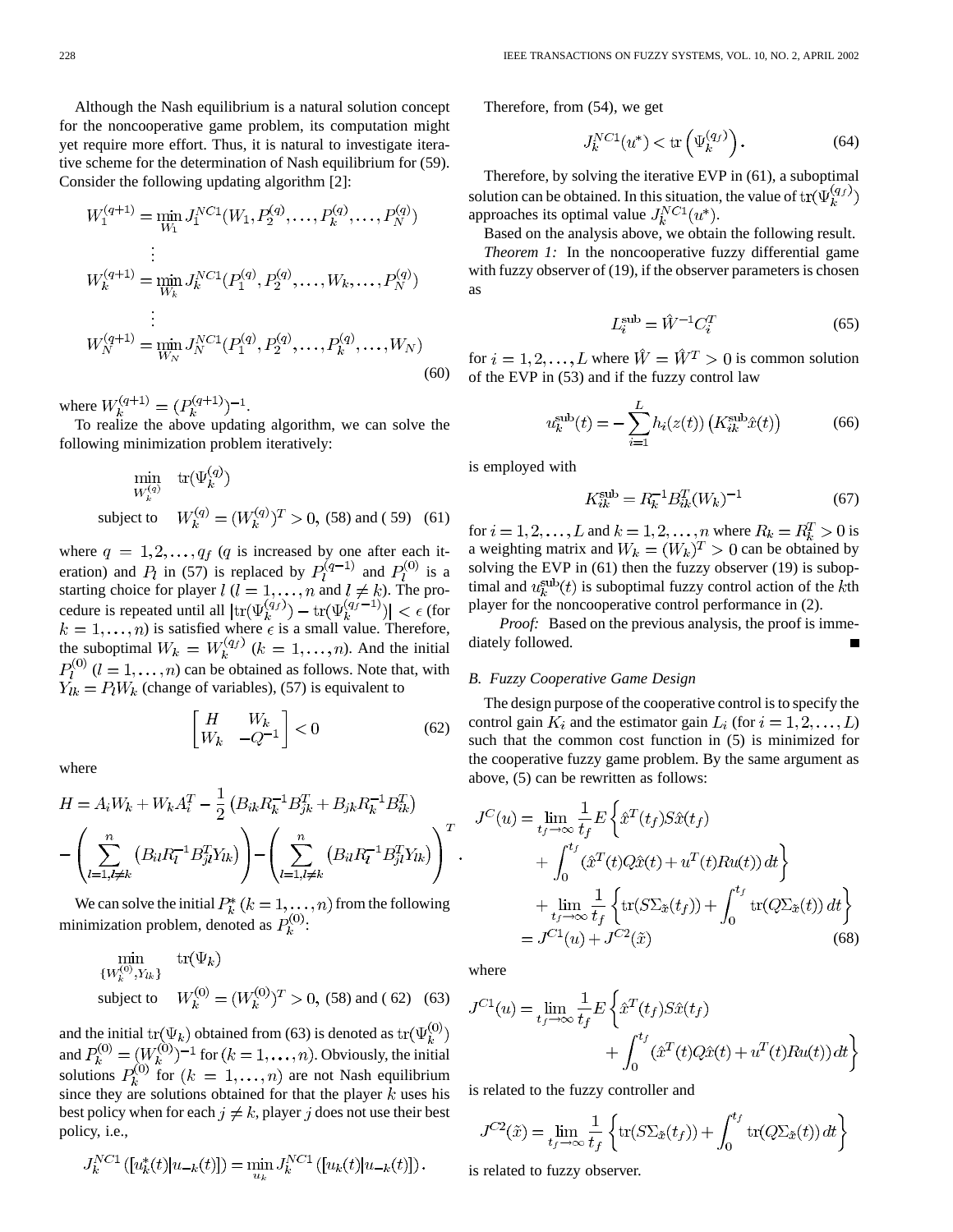For the observer part, it is the same as that in noncooperative case. For the control part, similarly from the stochastic Hamilton–Jacobi–Bellman equation, we define

$$
V(\hat{x}(t),t) = E\left\{\hat{x}^T(t_f)S\hat{x}(t_f) + \int_t^{t_f} [\hat{x}(\tau)^T Q\hat{x}(\tau) + u^T(\tau)Ru(\tau)]d\tau \,|\,\hat{x}(t)\right\}.
$$
 (69)

The stochastic Hamilton–Jacobi–Bellman equation then implies that

$$
\min_{u(t)} \left\{ \frac{\partial V}{\partial t} + \hat{x}^T Q \hat{x} + u^T R u + \left( \frac{\partial V}{\partial \hat{x}} \right)^T \right\} \times \left[ \sum_{i=1}^L h_i(z(t)) (A_i \hat{x}(t) + B_i u(t)) \right] \times \left\{ \sum_{i=1}^L h_i(z(t) \sum_{j=1}^L h_j(z(\tau)) \right\} \times \left( L_i D_j D_j^T L_i^T \frac{\partial^2 V}{\partial \hat{x}^2} \right) \right\} = 0 \tag{70}
$$

with endpoint condition  $V(\hat{x}(t_f), t_f) = \hat{x}^T(t_f)S\hat{x}(t_f)$ .

By the same argument as that in noncooperative case, a solution of above equation is of the following form:

$$
V(\hat{x}(t), t) = \hat{x}^{T}(t)P^*\hat{x}(t) + \eta(t).
$$
 (71)

By substituting (71) into (70), at steady state, we get

$$
\sum_{i=1}^{L} h_i(z(t)) \sum_{j=1}^{L} h_j(z(t)) \left\{ \hat{x}^T \left[ Q + P^* A_i + A_i^T P^* \right] - \frac{1}{2} \left( P^* B_i R^{-1} B_j^T P^* + P^* B_j R^{-1} B_i^T P^* \right) \right] \hat{x} \right\}
$$
  
+ 
$$
u^T R u + \hat{x}^T P^* \left( \sum_{i=1}^{L} h_i(z(t)) (B_i u) \right)
$$
  
+ 
$$
\left( \sum_{i=1}^{L} h_i(z(t)) (B_i u) \right)^T P^* \hat{x}
$$
  
+ 
$$
\frac{1}{2} \sum_{i=1}^{L} h_i(z(t)) \sum_{j=1}^{L} h_j(z(t)) \left[ \hat{x}^T \right]
$$
  
× 
$$
\left( P^* B_i R^{-1} B_j^T P^* + P^* B_j R^{-1} B_i^T P^* \right) \hat{x} = 0 \quad (72)
$$

By the fact that  $\sum_{i=1}^{L} h_i(z(t)) = \sum_{j=1}^{L} h_j(z(t))$ , (72) can be rewritten as

$$
\sum_{i=1}^{L} h_i(z(t)) \sum_{j=1}^{L} h_j(z(t)) \left\{ \hat{x}^T \left[ Q + P^* A_i + A_i^T P^* \right] - \frac{1}{2} \left( P^* B_i R^{-1} B_j^T P^* + P^* B_j R^{-1} B_i^T P^* \right) \right] \hat{x} \right\}
$$

$$
+ \left( R u + \sum_{i=1}^{L} h_i(z(t)) (B_i P^* \hat{x}) \right)^T
$$

$$
\times R^{-1} \left( R u + \sum_{j=1}^{L} h_j(z(t) (B_j P^* \hat{x}) \right) = 0. \qquad (73)
$$

Observe that if we let

$$
u(t) = -\sum_{i=1}^{L} h_i(z(t))(K_i^* \hat{x}(t))
$$
\n(74)

be denoted as  $u^*(t)$ , where  $K_i^* = R^{-1}B_iP^*$  for  $i = 1, 2, \ldots, L$ , then by substituting (74) into (73) we obtain

$$
\sum_{i=1}^{L} \sum_{j=1}^{L} h_i(z(t)) h_j(z(t)) \left\{ \hat{x}^T \left[ Q - \frac{1}{2} \times (P^* B_i R^{-1} B_j^T P^* + P^* B_j R^{-1} B_i^T P^* \right) + P^* A_i + A_i^T P^* \right] \hat{x} \right\} = 0.
$$
 (75)

A sufficient condition for (75) implies that

$$
P^*A_i + A_i^T P^* - \frac{1}{2} \left( P^* B_i R^{-1} B_j^T P^* + P^* B_j R^{-1} B_i^T P^* \right) + Q = 0. \quad (76)
$$

Therefore, the cooperative optimal performance for  $J^{C_1}(u^*)$ is obtained as

$$
J^{C1}(u^*) = \lim_{t_f \to \infty} \frac{1}{t_f} \left\{ \int_0^{t_f} \text{tr} \left( \sum_{i=1}^L h_i(z(\tau)) \sum_{j=1}^L h_j(z(\tau)) \right) \times (L_i D_j D_j^T L_i^T P^*) \right) d\tau \right\}.
$$
 (77)

Furthermore, the cooperative optimal performance

$$
J^{C}(u^{*}) = \text{tr}(Q\tilde{P}) + \lim_{t_{f} \to \infty} \frac{1}{t_{f}} \left\{ \int_{0}^{t_{f}} \text{tr}\left(\sum_{i=1}^{L} h_{i}(z(\tau))\right) \times \sum_{j=1}^{L} h_{j}(z(\tau)) (L_{i}D_{j}D_{j}^{T}L_{i}^{T}P^{*}) \right) d\tau \right\}.
$$

Similarly, it is difficult to solve  $P^*$  from the Riccati-like equations in (76). The following suboptimal solution is employed to deal with this problem. Recall that

$$
J^{C1}(u^*) < \lim_{t_f \to \infty} \frac{1}{t_f} \left\{ \int_0^{t_f} \text{tr}\left( \sum_{i=1}^L h_i(z(\tau)) \times \sum_{j=1}^L h_j(z(\tau)) \left( L_i D_j D_j^T L_i^T P \right) \right) d\tau \right\}
$$
(78)

for any  $P = P^T > 0$  such that

$$
PA_i + A_i^T P - \frac{1}{2} \left( PB_i R^{-1} B_j^T P + PB_j R^{-1} B_i^T P \right) + Q < 0. \tag{79}
$$

With  $W = P^{-1}$ , (79) is equivalent to

 $A_iW + WA_i^T - \frac{1}{2} \left( B_i R^{-1} B_j^T + B_j R^{-1} B_i^T \right) + WQW < 0.$ (80)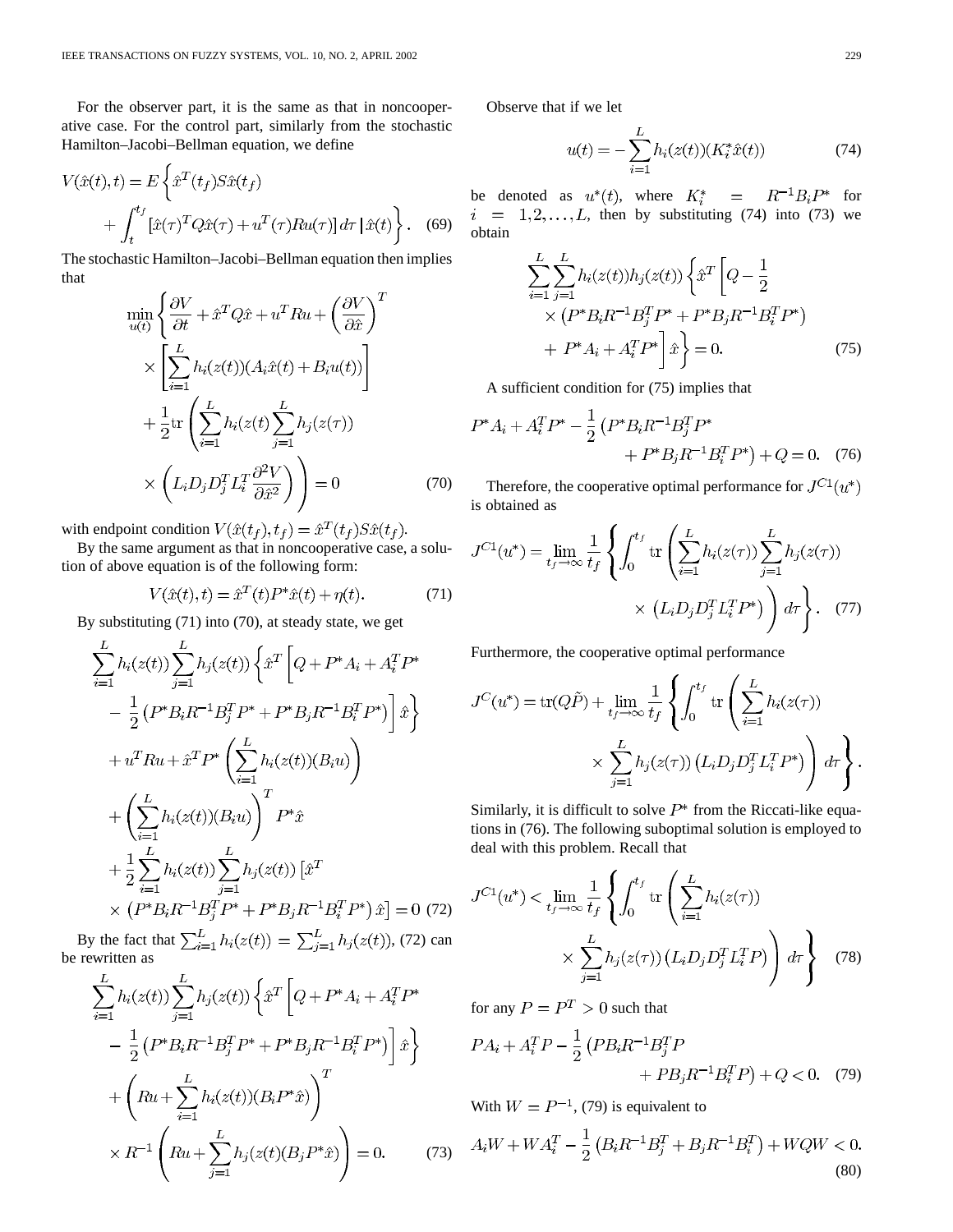By the Schur complements [9], (80) is equivalent to the following LMIs:

$$
\begin{bmatrix}\n\left( \times \frac{A_i W + W A_i^T - \frac{1}{2}}{(B_i R^{-1} B_j^T + B_j R^{-1} B_i^T)} \right) & W \\
W & -Q^{-1}\n\end{bmatrix} < 0 \quad (81)
$$

for  $i, j = 1, 2, ..., L$ . Therefore, the upper bound of  $J^{C_1}(u^*)$ can be found by solving the following EVP:

 $\sim$   $\sim$   $\sim$   $\sim$   $\sim$ 

$$
\begin{aligned}\n\min_{W} & \text{tr}(\Psi) \\
\text{subject to} & W = W^T > 0 \\
& \begin{bmatrix} \Psi & D_j^T L_i^T \\ L_i D_j & W \end{bmatrix} > 0 \\
\text{and (81)}\n\end{aligned}
$$
\n
$$
(82)
$$

for  $i, j = 1, 2, \ldots, L$ . Therefore, from (78), we get

$$
J^{C1}(u^*) < \text{tr}(\Psi). \tag{83}
$$

Based on the analysis above, we obtain the following result.

*Theorem 2:* In the cooperative fuzzy differential game with the fuzzy observer of (19), if the observer parameters are chosen as

$$
L_i^{\text{sub}} = \hat{W}^{-1} C_i^T \tag{84}
$$

where  $\hat{W} = \hat{W}^T > 0$  is a common solution of the EVP in (53) and suppose the fuzzy control law

$$
u^{\text{sub}}(t) = -\sum_{i=1}^{L} h_i(z(t)) [K_i^{\text{sub}} \hat{x}(t)] \tag{85}
$$

is employed with

$$
K_i^{\rm sub} = R^{-1} B_i^T W^{-1}
$$
 (86)

for  $i = 1, 2, ..., L$ , where  $R = R^T > 0$  is a weighting matrix and  $W = W^T > 0$  can be obtained by solving the EVP in (82) then the fuzzy estimator (19) is suboptimal and  $u^{\text{sub}}(t)$  in (85) is the suboptimal fuzzy control for the cooperative control performance in (5).

*Proof:* Based on the analysis of suboptimal approach, the proof is immediately followed.

Based on the above analysis, the control design for the suboptimal noncooperative or cooperative game problems with fuzzy observer are summarized as the following design procedure.

# **Design Procedure:**

- Step 1) Select membership function and construct fuzzy model to approximate the nonlinear system.
- Step 2) Select weighting matrices  $Q$  and  $R_k$  for the noncooperative game (or  $Q$  and  $R$  for the cooperative game) according to the design objective.
- Step 3) Solve the EVP in (53) for the noncooperative suboptimal fuzzy observer (or solve the EVP in (53) for the cooperative suboptimal fuzzy observer) to obtain Ŵ.
- Step 4) Solve the minimization problem in (59) for noncooperative game to obtain  $W_k$  (or solve the EVP in (82) for cooperative game to obtain  $W$ ).
- Step 5) Obtain fuzzy observer parameters  $L_i^{\text{sub}}$  from (65) for noncooperative case (or from (84) for cooperative case) and then construct the fuzzy observer in (19).
- Step 6) Obtain control parameters  $K_{ik}^{\text{sub}}$  from (67) for noncooperative case (or  $K_i^{\text{sub}}$  from (86) for cooperative case) and then obtain the fuzzy control rule of (20).

*Remark 1:* The fuzzy observer for the noncooperative and cooperative fuzzy game problems is the same.

### IV. SIMULATION EXAMPLES

We consider a three-machine interconnected power system as follows [16]:

$$
\begin{aligned}\n\dot{x}_1(t) &= x_2(t) + w_1(t) \\
\dot{x}_2(t) &= f_2(t) + w_2(t) \\
\dot{x}_3(t) &= x_4(t) + w_3(t) \\
\dot{x}_4(t) &= f_4(t) + w_4(t) \\
\dot{x}_5(t) &= x_6(t) + w_5(t) \\
\dot{x}_6(t) &= f_6(t) + w_6(t) \\
y(t) &= \begin{bmatrix} x_1(t) \\ x_3(t) \\ x_5(t) \end{bmatrix} + \begin{bmatrix} v_1(t) \\ v_3(t) \\ v_5(t) \end{bmatrix} \tag{87}\n\end{aligned}
$$

where

$$
f_2(t) = -\frac{D_1}{M_1}x_2(t) + \frac{1}{M_1}u_1(t) + \frac{E_1E_2Y_{12}}{M_1}
$$
  
\n
$$
\times [\cos(\delta_{12}^0 - \theta_{12}) - \cos(\theta_{12} - x_1(t)
$$
  
\n
$$
+ x_3(t))] + \frac{E_1E_3Y_{13}}{M_1}
$$
  
\n
$$
\times [\cos(\delta_{13}^0 - \theta_{13})
$$
  
\n
$$
- \cos(\theta_{13} - x_1(t) + x_5(t))]
$$
  
\n
$$
f_4(t) = -\frac{D_2}{M_2}x_4(t) + \frac{1}{M_2}u_2(t) + \frac{E_2E_1Y_{21}}{M_2}[\cos(\delta_{21}^0 - \theta_{21})
$$
  
\n
$$
- \cos(\theta_{21} - x_3(t) + x_1(t))] + \frac{E_2E_3Y_{23}}{M_2}
$$
  
\n
$$
\times [\cos(\delta_{23}^0 - \theta_{23}) - \cos(\theta_{23} - x_3(t) + x_5(t))]
$$
  
\n
$$
f_6(t) = -\frac{D_3}{M_3}x_6(t) + \frac{1}{M_3}u_3(t) + \frac{E_3E_1Y_{31}}{M_3}[\cos(\delta_{31}^0 - \theta_{31})
$$
  
\n
$$
- \cos(\theta_{31} - x_5(t) + x_1(t))] + \frac{E_3E_2Y_{32}}{M_3}
$$
  
\n
$$
\times [\cos(\delta_{32}^0 - \theta_{32}) - \cos(\theta_{32} - x_5(t) + x_3(t))]
$$

where  $x_1(t) = \delta_1(t), x_3(t) = \delta_2(t)$  and  $x_5(t) = \delta_3(t)$ are the absolute rotor angle of the 1st, 2nd and 3rd machine, respectively, and assume that  $x_i(t) \in [-\pi/2, \pi/2]$  for  $i = 1,3,5; x_2(t) = \delta_1(t), x_4(t) = \delta_2(t)$  and  $x_6(t) = \delta_3(t)$  are the absolute angular velocity of the 1st, 2nd and 3rd machine, respectively;  $M_i$  is the inertia coefficient;  $D_i$  is the damping coefficient;  $E_i$  is the internal voltage;  $Y_{ij}$  is the modulus of the transfer admittance between the *i*th and *j*th machines;  $\theta_{ij}$  is the phase angle of the transfer admittance between the  $i$ th and *j*th machines; for  $i, j = 1, 2, 3$ .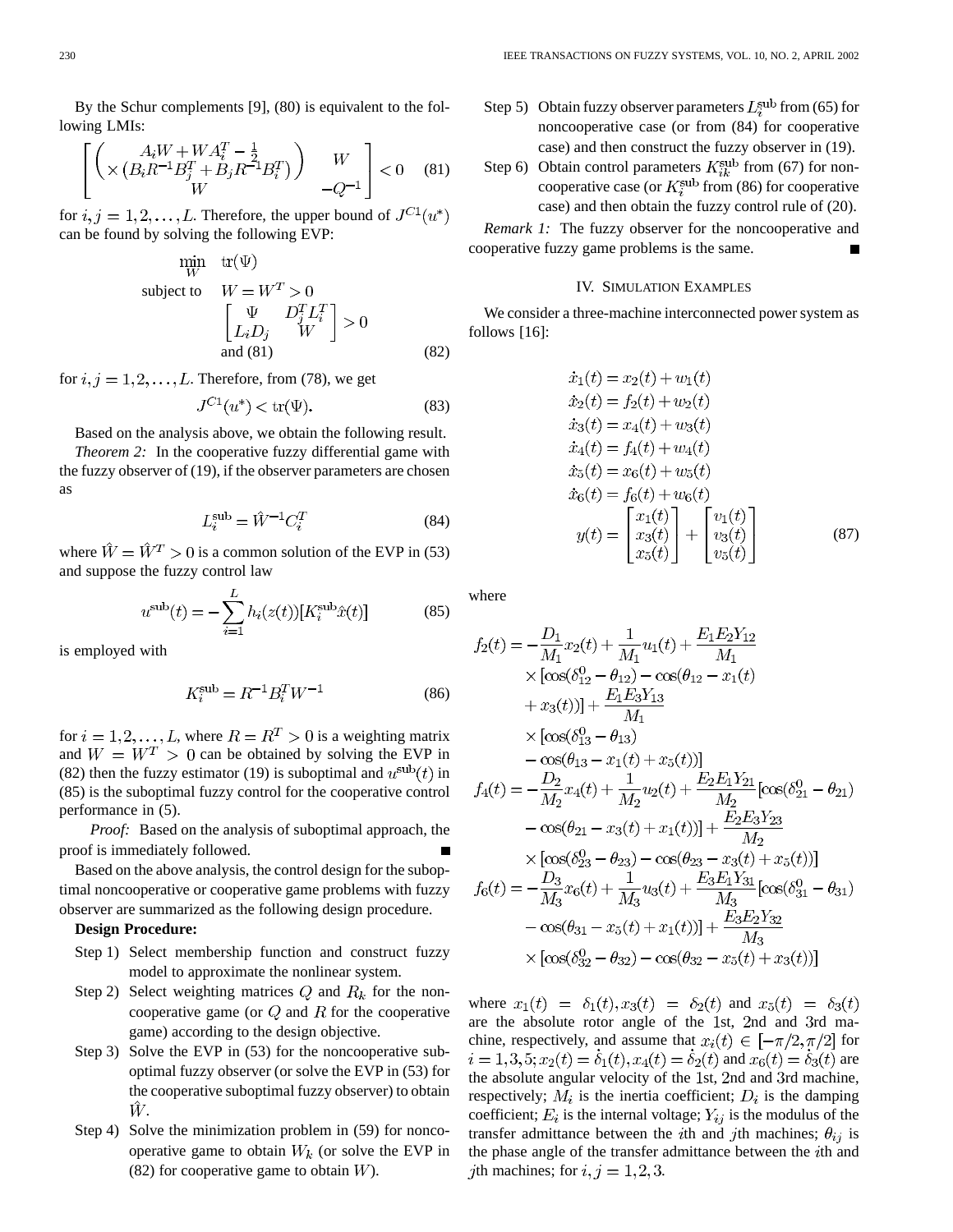

Fig. 1. Membership functions and fuzzy sets for  $x_i \in [-\pi/2, \pi/2](i =$  $1, 3, 5$ .

At the steady state of multimachine systems, the mechanical power delivered to the *i*th machine is equal to electrical power delivered to the network and the synchronization is achieved. In this situation,  $u_i(t) = 0$ . However, some initial conditions and disturbances due to short circuit and sudden increment of power load may occur in the interconnected power system. The control  $u_i(t)$  must be employed to eliminate the transient phenomenon of multimachine system or the synchronization will be destroyed.

We assume the three-machine interconnected systems' parameters as follows [16]:

$$
E_1 = 1.017 \t E_2 = 1.005 \t and \t E_3 = 1.033M1 = 1.03 \t M2 = 1.25 \t and \t M3 = 1.4D1 = 0.8 \t D2 = 1.2 \t and \t D3 = 1.1Y12 = 1.98 \t Y13 = 1.14 \t and \t Y23 = 1.06 $\theta_{12} = 1.5 \t \theta_{13} = 1.55 \t and \t \theta_{23} = 1.56 $\delta_{12}^0 = 0.5 \t \delta_{13}^0 = 0.18 \t and \t \delta_{23}^0 = -0.32$$
$$

and  $w(t) = [w_1(t), w_2(t), w_3(t), w_4(t), w_5(t), w_6(t)]^T$  and  $v(t) = [v_1(t), v_3(t), v_5(t)]^T$  are external disturbance and measurement noise, respectively, with  $E\{w(t), w(\tau)\} = I\delta(t - \tau)$ and  $E\{v(t), v(\tau)\} = I\delta(t - \tau)$ .

*Example 1:* In the above three-machine interconnected power system, in order to achieve synchronization, each machine designs a fuzzy controller to minimize its individual performance in (2) to eliminate the transient behavior due to short circuit and sudden changes of power load. This is a noncooperative differential game design problem. Now, following the **Design Procedure** in the previous section, the suboptimal control policy for the noncooperative game using suboptimal fuzzy observer is determined by the following steps: Step 1): To use the fuzzy control approach, we must have a fuzzy model which represents the dynamics of the nonlinear plant. In these examples, we specify three fuzzy sets for  $x_1, x_3$ and  $x_5$ , respectively, to construct the fuzzy model. This makes twenty-seven  $(3 \times 3 \times 3)$  fuzzy rules for the example where membership functions and fuzzy sets are shown in Fig. 1. Step 2): Select  $Q = I$  and  $R_k = 0.001$  for  $k = 1, 2, 3$ . Step 3): Solve the EVP in (53) for the suboptimal fuzzy observer to obtain  $W$ . Step 4): Solve the iterative EVP in (61) for noncooperative



Fig. 2. Iterations of  $tr(\Psi^{(q)}_1)$ —denoted by " $\times$ ,"  $tr(\Psi^{(q)}_2)$ —denoted by "o," and  $\text{tr}(\Psi^{(q)}_{3})$ —denoted by "\*."



Fig. 3. The trajectories of the states  $x_1$  and  $x_2$  including estimated states  $\hat{x}_1$ and  $\hat{x}_2$  (noncooperative case).



Fig. 4. The trajectories of the states  $x_3$  and  $x_4$  including estimated states  $\hat{x}_3$ and  $\hat{x}_4$  (noncooperative case).

game to obtain  $W_k$  (for  $k = 1, 2, 3$ ). The updating process stops after four iterations with  $\epsilon = 0.001$  (refer to Fig. 2). Step 5): Construct the suboptimal fuzzy observer. Step 6): Construct the noncooperative fuzzy control law.

Figs. 3–6 present the simulation results for the noncooperative fuzzy control. The initial condition is assumed to be  $(x_1(0),x_2(0),x_3(0),x_4(0),x_5(0),x_6(0),\hat{x}_1(0)),$  $\hat{x}_2(0), \hat{x}_3(0),$  $\hat{x}_4(0), \hat{x}_5(0), \hat{x}_6(0)$ <sup>T</sup> =  $(1, 0, 1, 0, 1, 0, 0, 0, 0, 0, 0, 0)^T$ . The external disturbance  $w(t)$  and measurement noise  $v(t)$  are assumed to be white noise with identity power spectrum.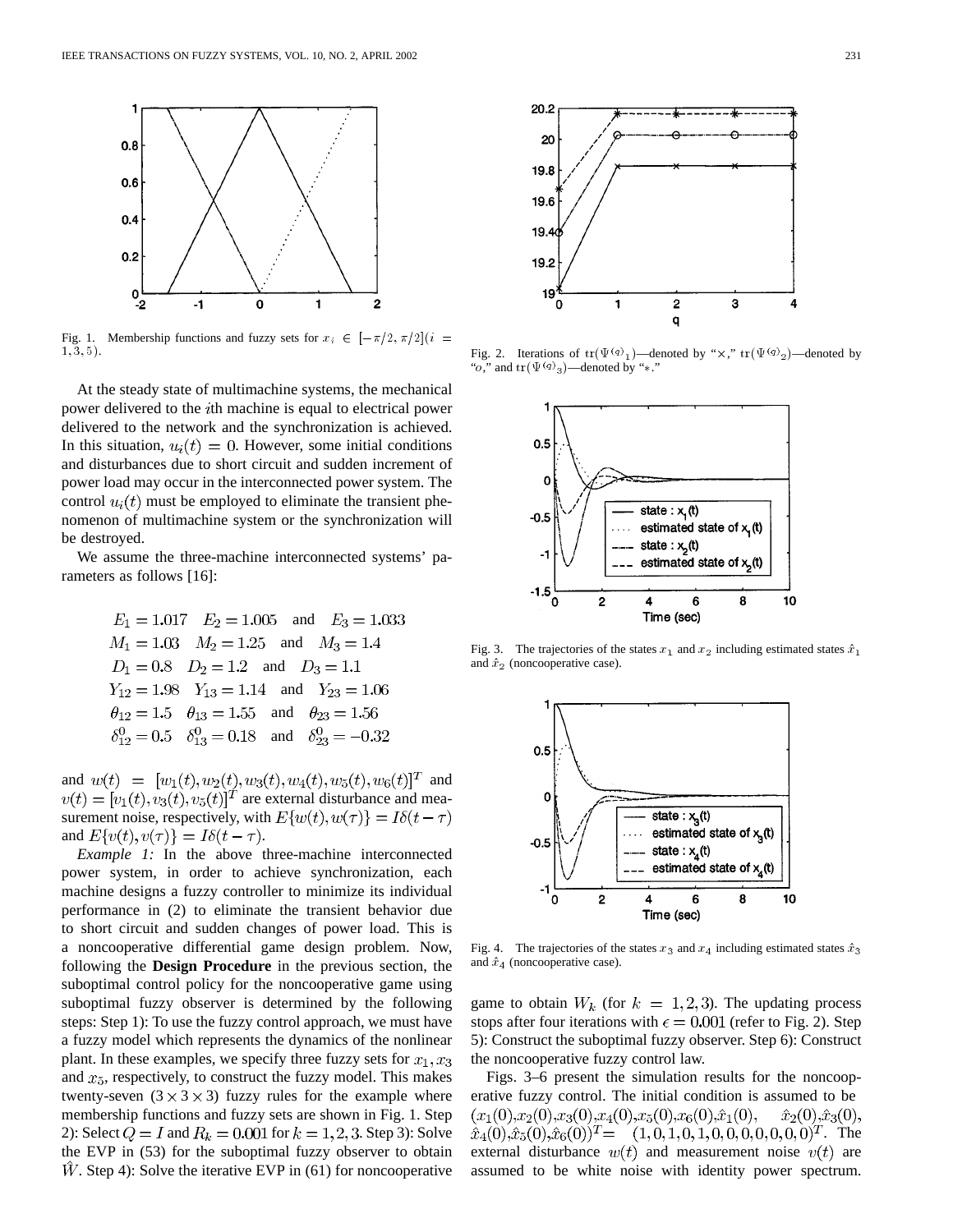

Fig. 5. The trajectories of the and  $\hat{x}_6$  (noncooperative case).



Fig. 6. The noncooperative control inputs.



and  $\hat{x}_2$  (cooperative case).

Fig. 3 shows the trajectories of the states  $x_1(t)$ , and  $x_2(t)$ (including the estimated states  $\hat{x}_1(t)$ , and  $\hat{x}_2(t)$ ). Fig. 4 shows the trajectories of the states  $x_3(t)$ , and  $x_4(t)$  (including the estimated states  $\hat{x}_3(t)$ , and  $\hat{x}_4(t)$ ). Fig. 5 shows the trajectories of the states  $x_5(t)$ , and  $x_6(t)$  (including the estimated states  $\hat{x}_5(t)$  and  $\hat{x}_6(t)$ ). The control inputs are presented in Fig. 6.

*Example 2:* In the above three-machine interconnected power system, suppose all three machines cooperate to design their fuzzy controller to compensate its transient behavior to achieve synchronization by minimizing the common control performance (5). This is a cooperative differential game design



Fig. 8. The trajectories of and  $\hat{x}_4$  (cooperative case).



Fig. 9. The trajectories of and  $\hat{x}_6$  (cooperative case).



Fig. 10. The cooperative control inputs.

problem. The suboptimal control policy for the cooperative game using suboptimal fuzzy observer can be determined by the same procedure as **Example 1** with  $Q = I$  and  $R = 0.001 \times I$ .

Figs. 7–11 present the simulation results for the suboptimal fuzzy observer-based cooperative fuzzy control. Fig. 7 shows the trajectories of the states  $x_1(t)$ , and  $x_2(t)$  (including the estimated states  $\hat{x}_1(t)$ , and  $\hat{x}_2(t)$ ). Fig. 8 shows the trajectories of the states  $x_3(t)$ , and  $x_4(t)$  (including the estimated states  $\hat{x}_3(t)$ , and  $\hat{x}_4(t)$ ). Fig. 9 shows the trajectories of the states  $x_5(t)$ , and  $x_6(t)$  (including the estimated states  $\hat{x}_5(t)$ , and  $\hat{x}_6(t)$ ). The control inputs are presented in Fig. 10. The simulation results show